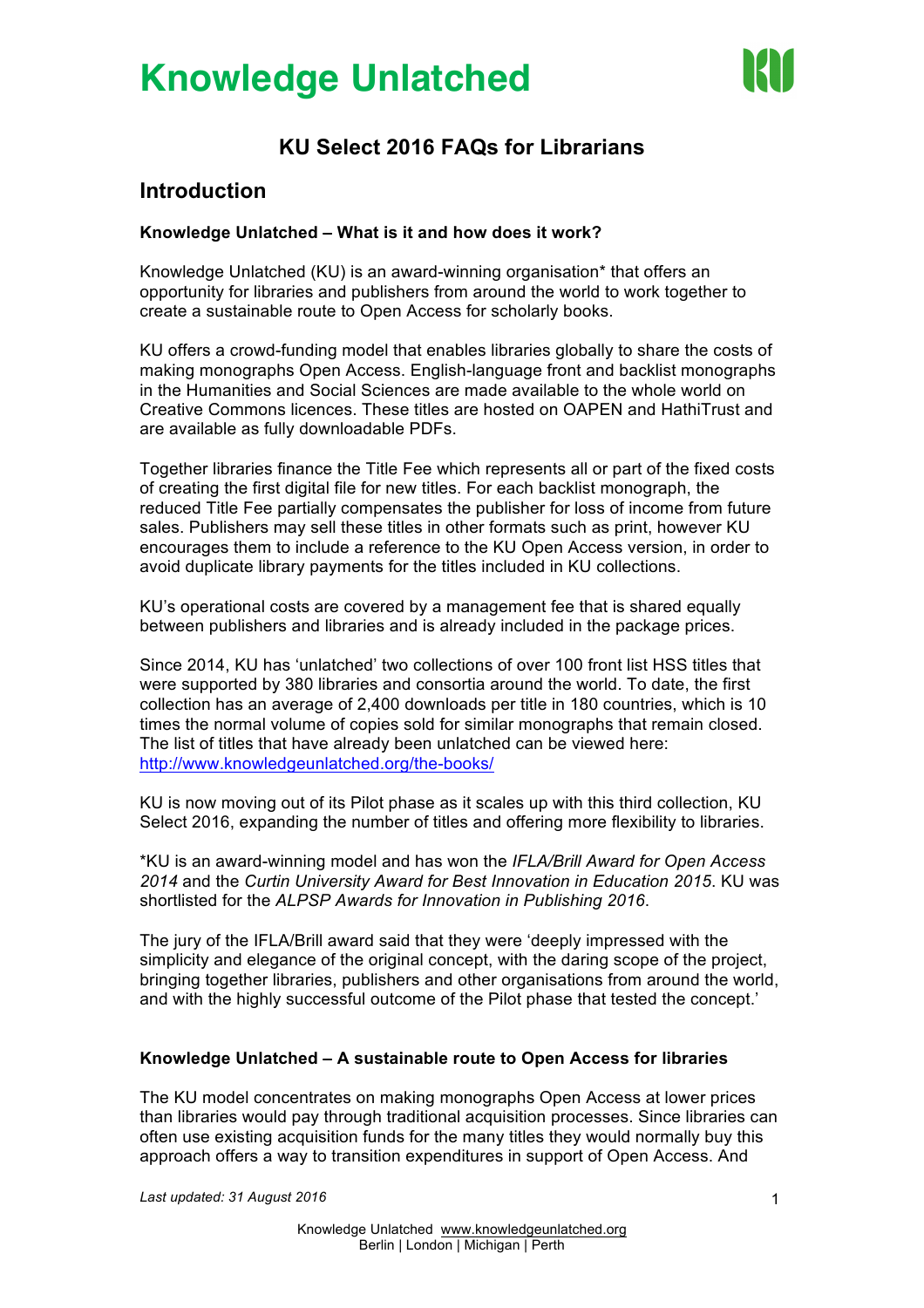

they gain the added benefit that their readers have unrestrained access to these titles from wherever they are without having to even sign in.

Publishers and authors use Creative Commons licences, which means that these monographs are not just 'free to read' but are truly Open Access and available to download, hosted on OAPEN and HathiTrust's platforms.

All books offered to libraries via KU have undergone a peer review and the normal editorial selection processes, and would be published for sale. These titles were then reviewed by the KU Title Selection Committee, made up of librarians around the world, who shortlisted around 50% of the most important works that they expected to be of greatest interest to the largest number of libraries.

Libraries who participate in KU achieve a global active role in creating a modern, efficient and cost-saving sustainable route to OA for hundreds of Humanities and Social Sciences monographs.

**'**Knowledge Unlatched represents an important effort to relieve the pressure on library budgets while at the same time benefitting publishers and promoting open access. An impossible task? Not at all. Knowledge Unlatched has a sound business plan and a pragmatic strategy for success. If, as I hope, it succeeds, it will change the world of learning.'

*— Professor Robert Darnton, Harvard University Library*

'From the point of view of a participating university, Knowledge Unlatched offers the prospect of arresting the downward spiral in monograph publishing in the Humanities and Social Sciences, providing Open Access to Humanities monograph titles, and a new model in collaboration between research institutions and publishers. It acknowledges the special problems in these disciplines, which have seen a real and challenging decline in the opportunities for scholars to be recognised through the publishing of their research, through no fault or deficiency of their own, but rather a market tension which the existing business model shows no prospect of resolving. A new business model is needed. KU offers this and it will be an exciting development in which to participate.'

*— Professor Tom Cochrane, Deputy Vice-Chancellor (Technology, Information and Learning Support) at the Queensland University of Technology*

### **FAQ**

### **1. Why should libraries participate in KU Select 2016?**

Your participation supports an ever-growing number of institutions that are using acquisitions funds to make Humanities and Social Sciences monographs Open Access in a way that is less expensive than the purchase of single print copies and/or e-books – and you are bringing benefit to the whole world of scholarly communications.

- Opportunity for libraries to support the shift for monographs to Open Access
- Enables libraries to contribute to fulfilling OA mandates in certain territories
- The best way to get high quality books at affordable prices
- Librarians have curated KU Select 2016 to give it a global appeal (40 acquisitions/collections librarians from 12 countries)
- Flexible offering pick and choose option now available, following requests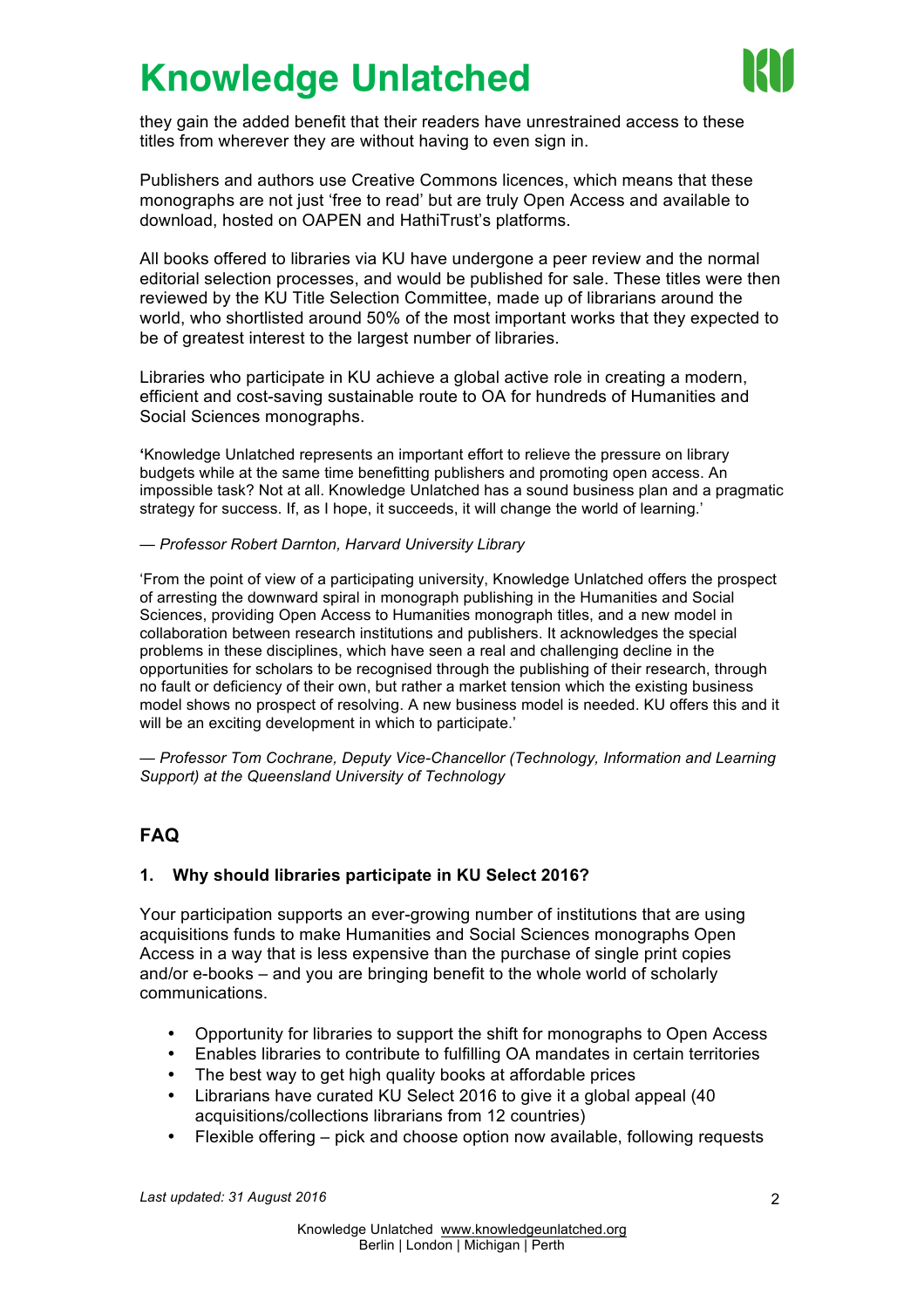

- Early invoicing possible upon request
- Libraries will receive access to their own usage statistics (from 2017)
- No embargo and Digital Rights Management (DRM)-free
- Libraries will receive high quality MARC records
- 35% discount on purchases of other formats from publishers in recognition of KU participation
- Involvement with the creation of future collections and steering KU by nominating and voting of the Library Steering Committee and Title Selection Committee.

You can view a list of all participating institutions on our website: http://collections.knowledgeunlatched.org/charter-members/ http://collections.knowledgeunlatched.org/r2-library-list/

#### **2. What is the timeline for KU Select 2016?**

The pledging period will run from **1 September 2016 to 31 January 2017**. If enough pledges are secured to unlatch titles, then invoicing will follow in February 2017 and unlatching will commence. Early invoicing is possible upon request.

#### **3. How were titles selected for inclusion?**

KU invited publishers to submit both front list and backlist titles that were then subjected to a selection process by the Title Selection Committee, a group of 40 librarians from 12 countries around the world. The shortlist is made up of the most suitable books for the programme – which are defined as those with the widest global appeal and relevance. Around 50% of the titles were accepted for KU Select 2016. Members of the Title Selection Committee were nominated by KU participating libraries. Some notes from the Title Selection Committee on voting for KU Select 2016 titles can be found on our news page:

http://www.knowledgeunlatched.org/2016/08/votes/

#### **4. Which publishers are participating in KU Select 2016?**

54 respected scholarly publishers; university presses, commercial publishers and OA publishers from 5 continents are participating in KU Select 2016:

Amsterdam University Press Anthem Press AOSIS Berghahn Books Bloomsbury Academic Brandeis University Press Brill Cambridge University Press Cornell University Press Dartmouth College Press De Gruyter De Gruyter Mouton De Gruyter Oldenbourg De Gruyter Saur

Duke University Press Edinburgh University Press Fordham University Press Hawaii Press **Intellect** John Benjamins Publishing Company Leiden University Press Liverpool University Press Manchester University Press The MIT Press Monash University Publishing North Texas Press North Western University Press NUS Press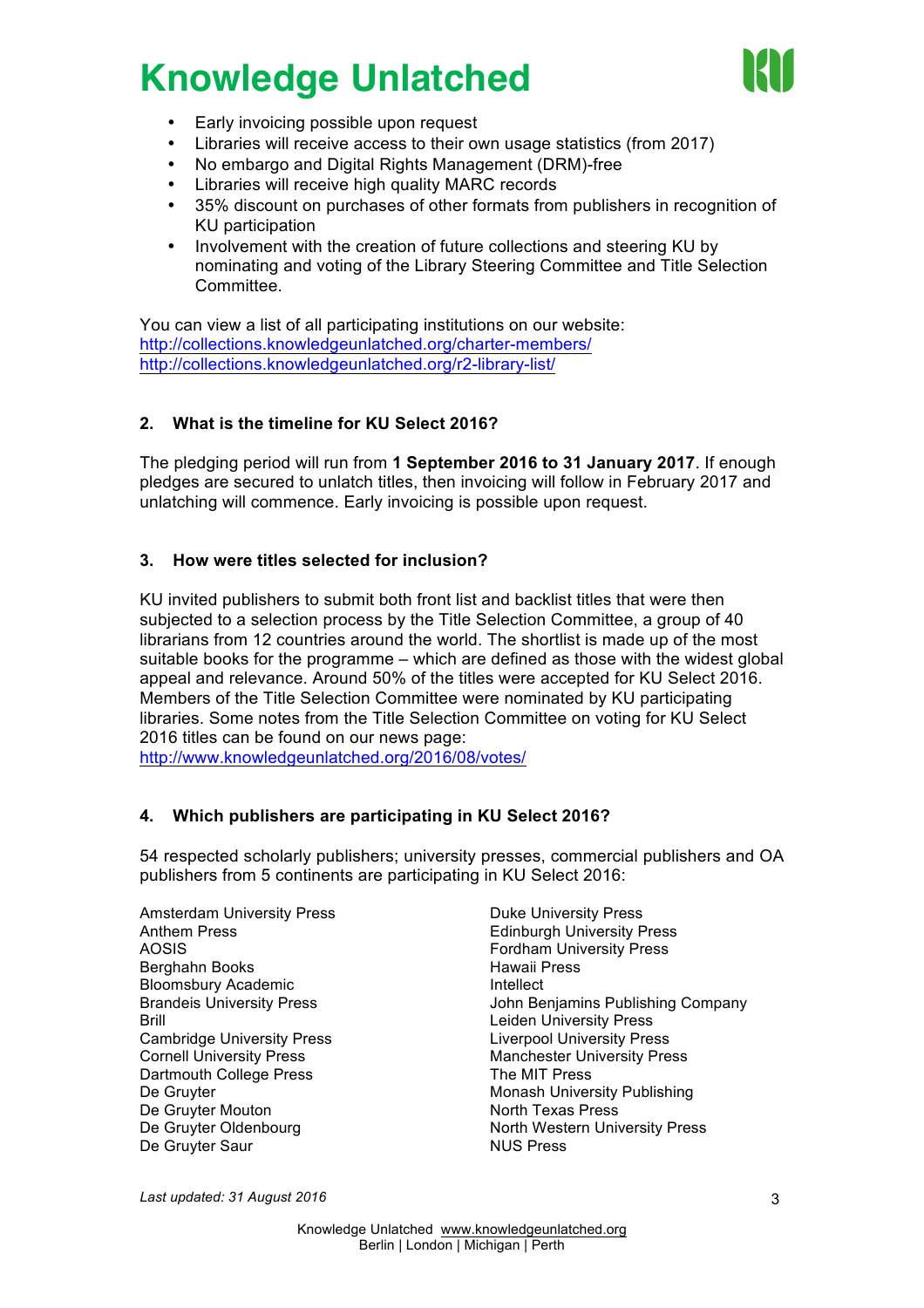

Ohio State University Press Penn State University Press Peter Lang Pluto Press Policy Press Purdue University Press Routledge Royal College of General Practitioners Rutgers University Press Sydney University Press Temple University Press **Transcript** Ubiquity Press UCL Press

University of Cape Town Press / Juta University of Calgary Press University of Michigan Press University of Ottawa Press University of Toronto Press University Press of Colorado University of Westminster Press Utah State University Press V&R unipress Vandenhoeck & Ruprecht Verlag der Österreichischen Akademie der Wissenschaften Wits University Press

### **5. How many titles are on offer in KU Select 2016?**

There are 343 books in total: 147 front list titles (to be published between November 2016 – April 2017) and 196 backlist titles (published between 2005 – 2015).

The collection has been curated into 14 subject-based packages and by popular request, libraries are also being offered a pick and choose option.

### **6. Why is KU offering backlist titles?**

One popular request was that KU increase the number of titles it offers to libraries. If the world is to have access to the foundational building blocks of disciplines then we have to open up backlist titles. Some publishers are already making deep backlist titles open and these books are no longer selling in any material manner. While there are now ways of funding Open Access publishing going forward there is a middle body of content that languishes as closed titles that are often difficult to find as they reside in only a few hundred wealthy libraries. KU, after consultation with libraries, would like to make these titles available on an Open Access basis. Our Title Selection Committee guides us through the publisher offerings. The far lower Title Fee is meant to compensate the publisher for loss of income from the long tail.

Although it is not possible to make all mid-backlist titles available, we are looking for books that complement the front list titles and will be used by the researcher and student wherever they might be around the world.

In order to avoid overburdening library budgets, we are offering a curated backlist collection in addition to a collection of new books with 2016/2017 publication dates. The submissions criteria for publishers were strict: Backlist titles must have been published between 2005 and 2015 and should be offered at a greatly reduced price of \$13.75 ( $\in$ 12.50 / £10) per title per library, in comparison to \$55 ( $\in$ 50 / £40) for front list titles.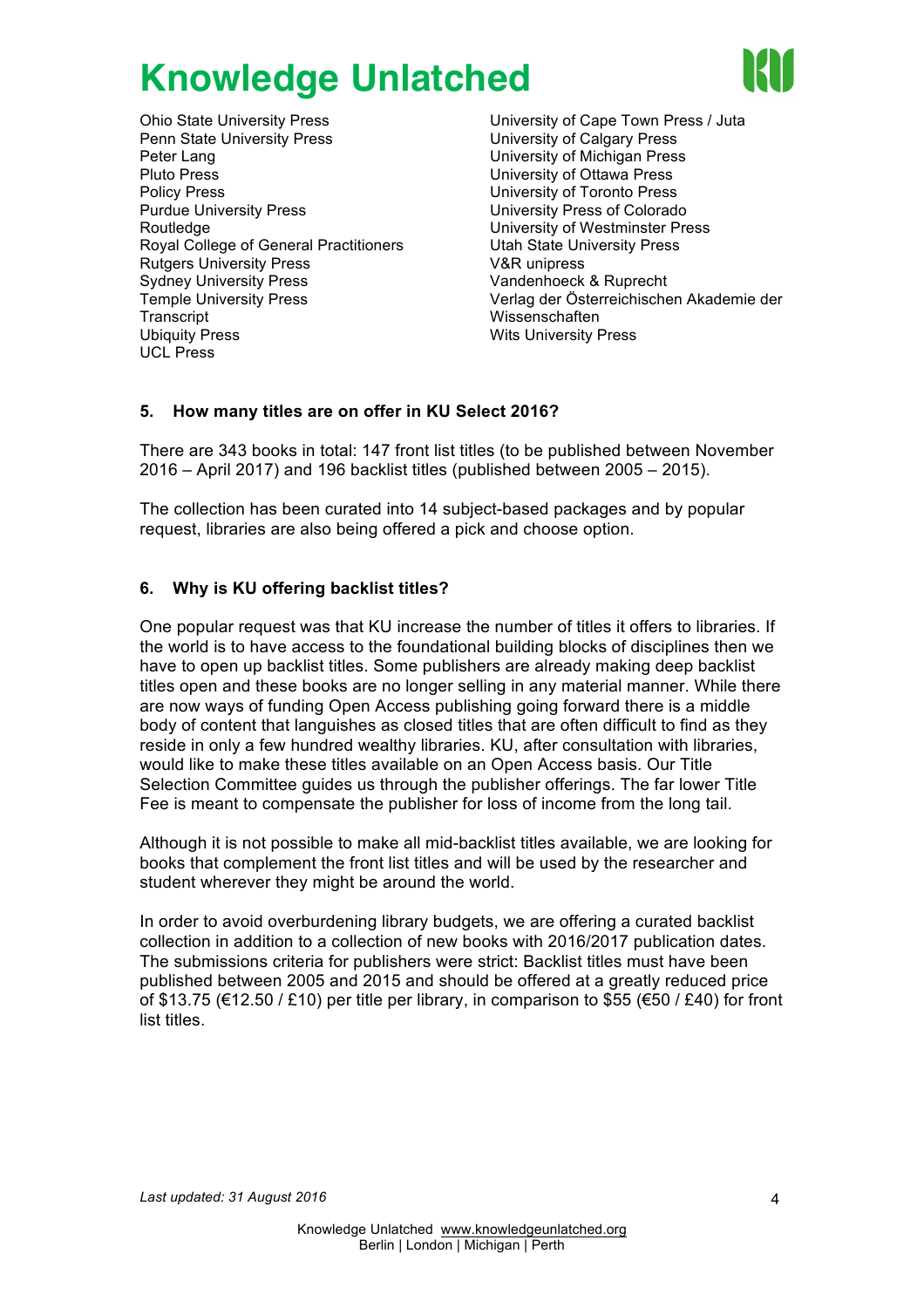

#### **7. Why should we support making backlist titles OA?**

- Backlist titles have been requested by many librarians so KU asked publishers to provide titles that would complement the interest in the front list subjects
- KU is building a corpus of specialist books, with the aim to have a core collection within 5 years
- The backlist titles are specialist books and supplementary reading in upper level and graduate courses
- The titles are from the past ten years as monograph usage peaks years after publication which shows how relevant such texts remain
- KU provides both front list and backlist titles to offer a middle route between Demand Driven Acquisitions (DDA) and collecting with a long-term focus
- Backlist titles are offered through KU at a greatly reduced price of \$13.75  $(€12.50 / £10)$  per title per library.

### **8. What subjects are covered in KU Select 2016?**

The 14 Humanities and Social Sciences subject-based packages are:

Anthropology, Archaeology, Classics, Economics & Management, History, Information Science, Languages & Linguistics, Literature, Media & Communications, Music, Philosophy, Political Science, Sociology and Theology & Religion.

#### **9. What languages are on offer?**

For now KU is continuing to offer English-language books only.

#### **10. How much will it cost to participate?**

For front list titles, the unlatching fee is \$55 ( $€50 / £40$ ) per title per library and KU is capping the backlist fee at of \$13.75 (€12.50 / £10) per title per library. The weighted average price per title is \$31.43 (€28.57 / £22.86).

Compared to the average price of closed monographs, the cost of KU titles is very low.

In order to participate in KU Select 2016, libraries need to pledge for either:

- The complete KU Select 2016 collection of 343 titles (both front list and backlist) which costs  $$10,780$  ( $€9,800$  / £7,840) - with a minimum pledge of 90%, or \$9,702 (€8,820 / £7,056)
- Or for the KU Select 2016 front list collection only of 147 titles which costs \$8,085 (€7,350 / £5,880) - with a minimum pledge of 90%, or \$7,277 (€6,616 / £5,292).

VAT and sales taxes will be added onto the invoices as applicable.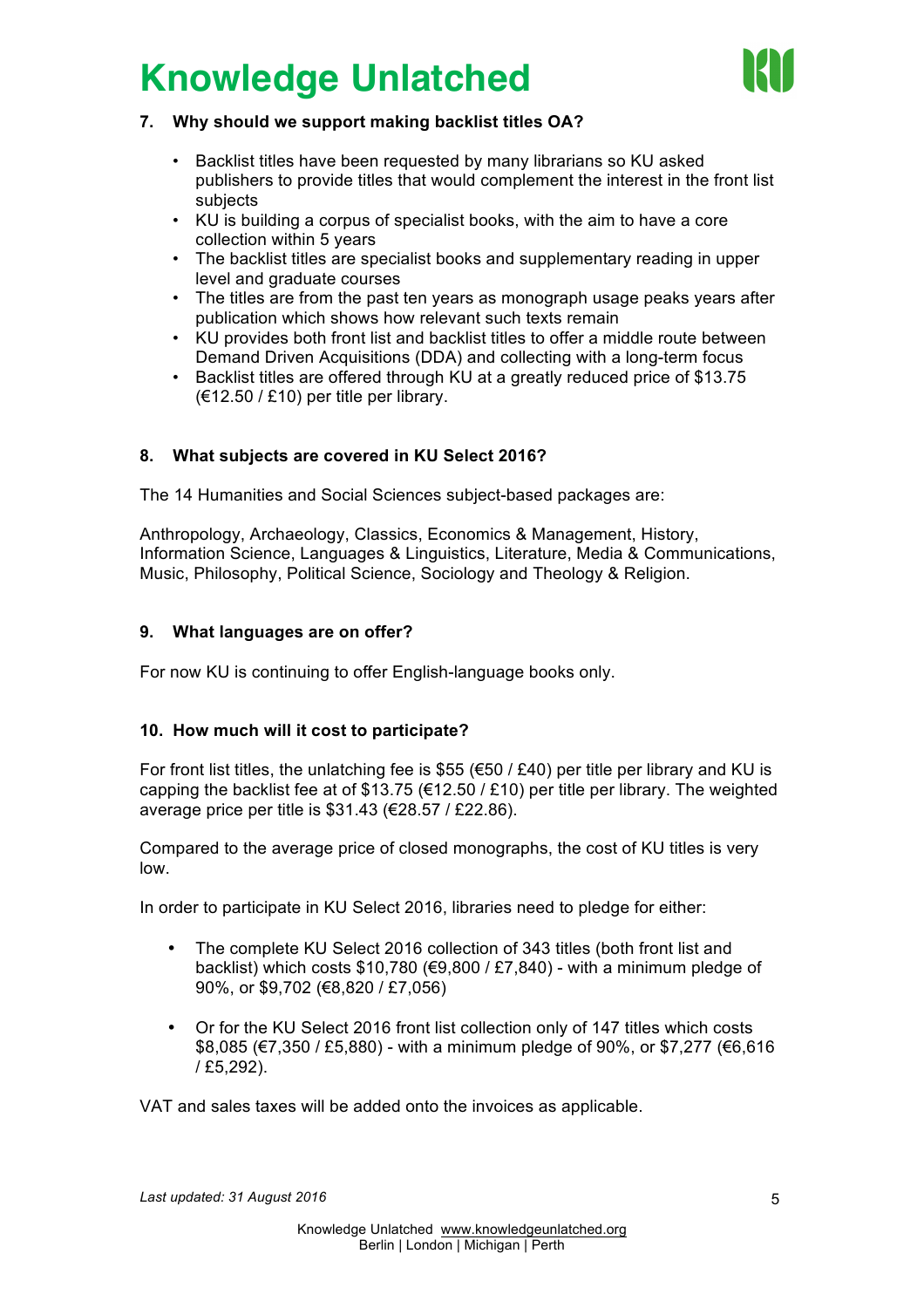

#### **11. How has the offering for KU Select 2016 improved, compared to Round 2?**

KU is offering four-and-a-half times as many books in KU Select 2016 and the subject areas have expanded to a total of 16, grouped into 14 packages.

In addition, KU now has better systems in place so it is easier, more flexible and less time-consuming to participate (e.g. there is no title-by-title drop down for claiming other formats, libraries have more control over their profile with the ability to invite colleagues, and libraries are able to pledge using a pick and choose option).

#### **12. What is included in the Title Fee?**

There has been little transparency across the publishing system about how much it costs to publish a monograph. That's because there is no such thing as a 'standard monograph' and hence no standard benchmark for what it might cost to publish one. Recently, in 2016, Ithaka S&R (the research arm of the Mellon Foundation) published a report:

http://www.sr.ithaka.org/publications/the-costs-of-publishing-monographs/?cid=eml\_monographreportFeb2016

In their research covering 20 North American university presses they found that the actual full cost of publishing a monograph was somewhere between a low of \$15,000 and the highest hitting \$129,000. The Ithaka Report suggests that factoring in all staff time, marketing and other overheads associated with producing the digital files brings the true costs to a much higher figure than had been thought previously.

In the first two rounds of the KU project we asked publishers to give us a cost price that included all direct costs such as copyediting, design, typesetting, proofing, clearing permissions of third party material, and a reasonable charge for associated overheads. In other words – all known costs to get to first digital file. The range came in at between \$8,000 and \$18,000 with the average at around \$12,500 (lower than the full cost as specified by the Ithaka Report).

In the Pilot we did not charge for KU management or sales representation as those costs were covered by start-up grants. As we move beyond start-up grants, libraries and publishers share the costs of running the KU consortium and marketing KU collections. Publishers will contribute 7.5% of the Title Fee for each book, and the remaining 7.5% will be paid by libraries. The total of 15% covers KU costs and makes our services sustainable.

#### **13. How was the Title Fee set for KU Select 2016?**

In order to simplify processes and to keep administrative costs low, we decided to move away from individual title pricing to a single price for books, with only one for the front list and another much lower price for the backlist. Although we are unlikely at this point to attract the very high cost books, publishers are still clearly keen to participate, even if the Title Fee we offer is less than the lowest cost in the Ithaka Report. That is because publishers are able to sell the books in other formats. This is mostly in print as even today most scholarly publishers only make 20%-25% of their sales in e-books which includes retail sales that are bought directly by consumers.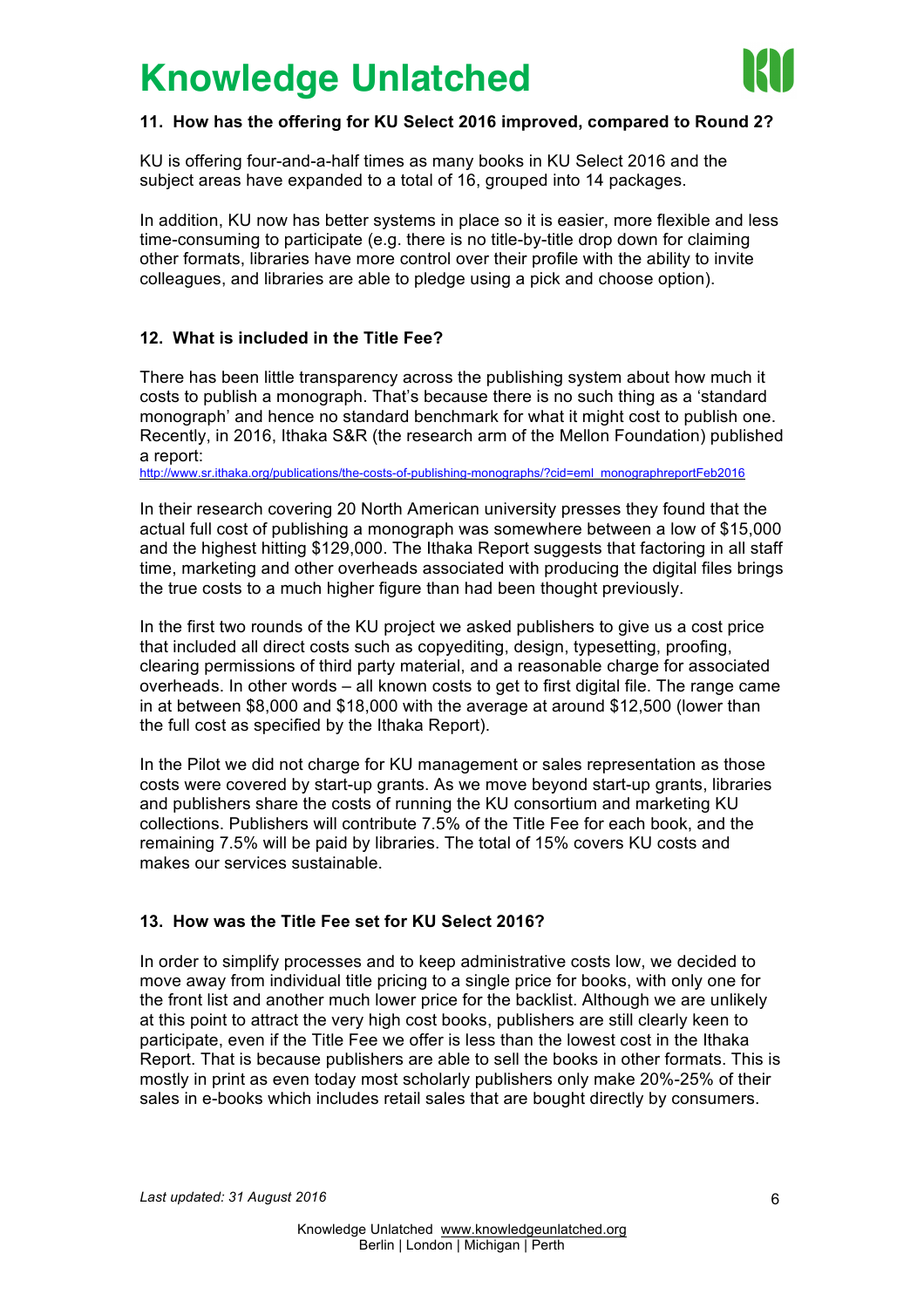

Where libraries decide to buy a print format of a KU title, publishers offer a 35% discount to reflect the library's support. Aggregators and vendors have woken up to the need to provide transparency as to where and when books can be found as Open Access - whether through KU or through other means. We expect solutions to this issue within the next year.

For each title that is unlatched in KU Select 2016, the unlatching fee is \$14,025 (€12,750 / £10,200) for each front list title and \$3,190 (€2,900 / £2,320) per backlist title. This is divided amongst participating libraries and publishers receive this amount minus the 15% management fee.

We are aiming for at least 300 libraries to place pledges to unlatch these titles  $-$  a target which KU reached in both previous collections.

#### **14. How is KU financed?**

KU has a fully transparent model and its costs are financed by a management fee of 15% which is split between publishers and libraries, with each paying 7.5%. In addition to personnel and material costs, operational and outreach costs arise from arranging cost-effective arrangements with library consortia. All of these costs are already included in the unlatching fees. There are no other additional costs apart from VAT and sales taxes which will be added as applicable.

#### **15. How will 'double dipping' be avoided?**

Publishers have agreed to offer a discount to libraries purchasing additional formats of KU titles to avoid paying twice. Libraries can claim a 35% discount directly from publishers when placing their order for additional formats. KU encourages publishers to include a reference to the KU Open Access version to enable libraries to make informed decisions about additional format purchases.

### **16. Cost sharing – how KU is doing it?**

KU introduced what became known as a 'cost-sharing' model. Cost sharing in the first two rounds meant that the tentative initial price attached to each book could be reduced if more than a minimum number of libraries signed up. However, finding ways to ensure that this tentative pricing approach didn't create unnecessary administrative work for libraries proved to be difficult. Feedback from libraries has suggested that stability in pricing, efficient workflows, and a model that helps to sustainably manage the costs of OA books across the system is important.

In order to achieve this, KU is moving away from the tentative pricing approach adopted during the first two rounds. Rather than applying cost reductions to individual titles, surpluses that arise from more libraries pledging will be invested in the following way:

- 50% of any surplus will be used to support the KU Research programme (see FAQ 26);
- 50% will be invested on behalf of the library community in KU infrastructure.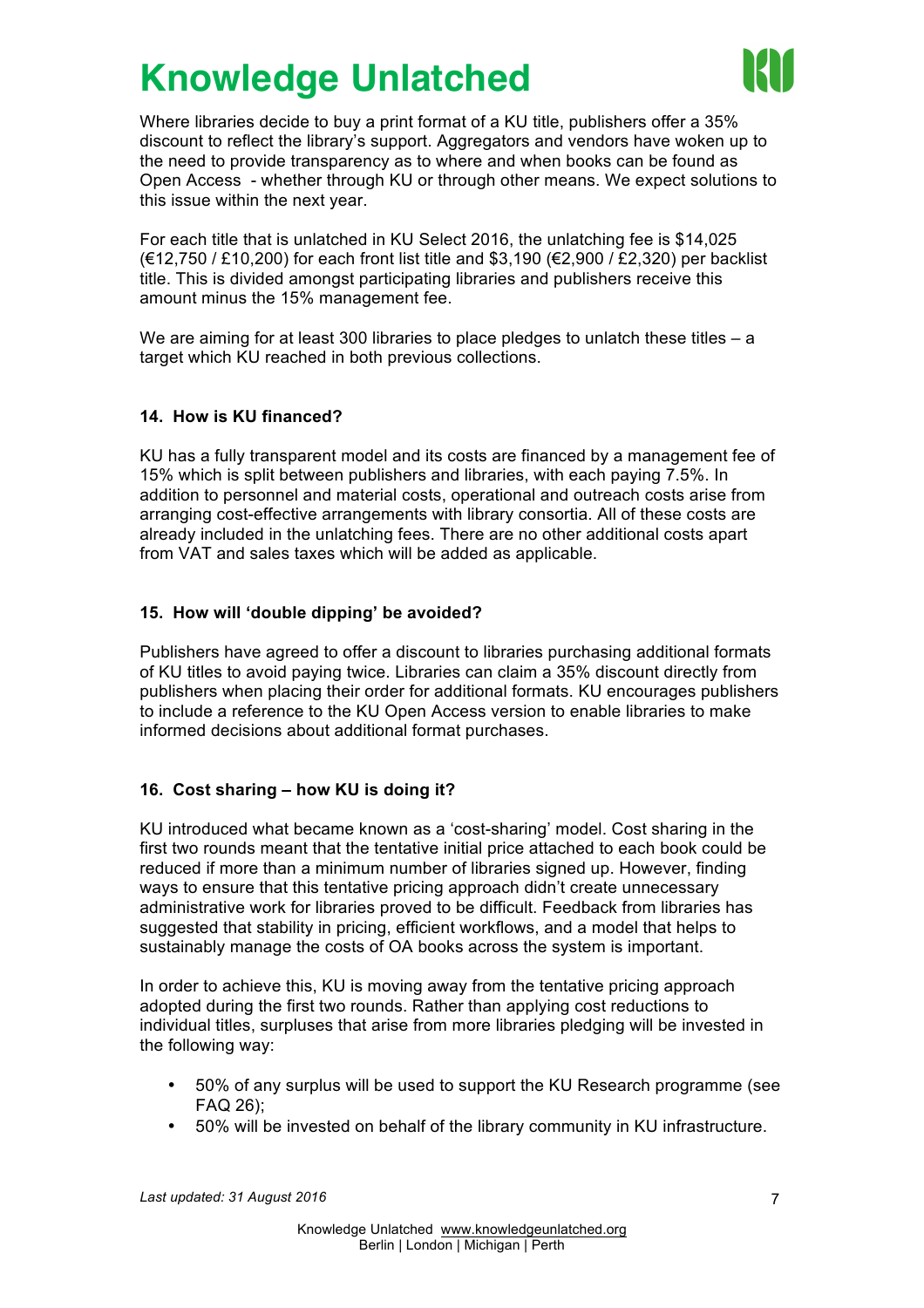

KU will inform the community when a pledging surplus is generated. It will work with the Library Steering Group to ensure transparency in decisions about how money is invested on behalf of the library community.

### **17. Which format will the OA books be available in?**

Publishers provide us with PDF versions of their books that we make available as fully downloadable files.

#### **18. What do authors think of KU?**

You can read interviews with KU authors here: http://www.knowledgeunlatched.org/featured-authors-section/

#### **19. Which partners work with KU?**

A list of current partners can be found here: http://www.knowledgeunlatched.org/partners/

#### **20. How are publishers handling accessibility?**

KU encourages publishers to make their own content, which is available as Open Access via KU, freely available through all channels including on their own websites and through aggregators.

#### **21. Does KU provide MARC Records?**

Yes, KU supplies high quality MARC records that can be downloaded free of charge from the KU website.

#### **22. Is there a preservation policy in place?**

Yes, KU books are preserved by Portico and CLOCKSS (as well as HathiTrust and OAPEN).

#### **23. Does KU offer webinars to libraries?**

Yes, KU will be holding regular webinars for libraries to explain how KU Select 2016 works and answer any questions. Dates of these webinars are published on the KU website.

#### **24. Are usage statistics available for KU books?**

Yes. Aggregated reports are prepared on a quarterly basis and published on the KU website. Participating libraries will also receive their own individual usage statistics